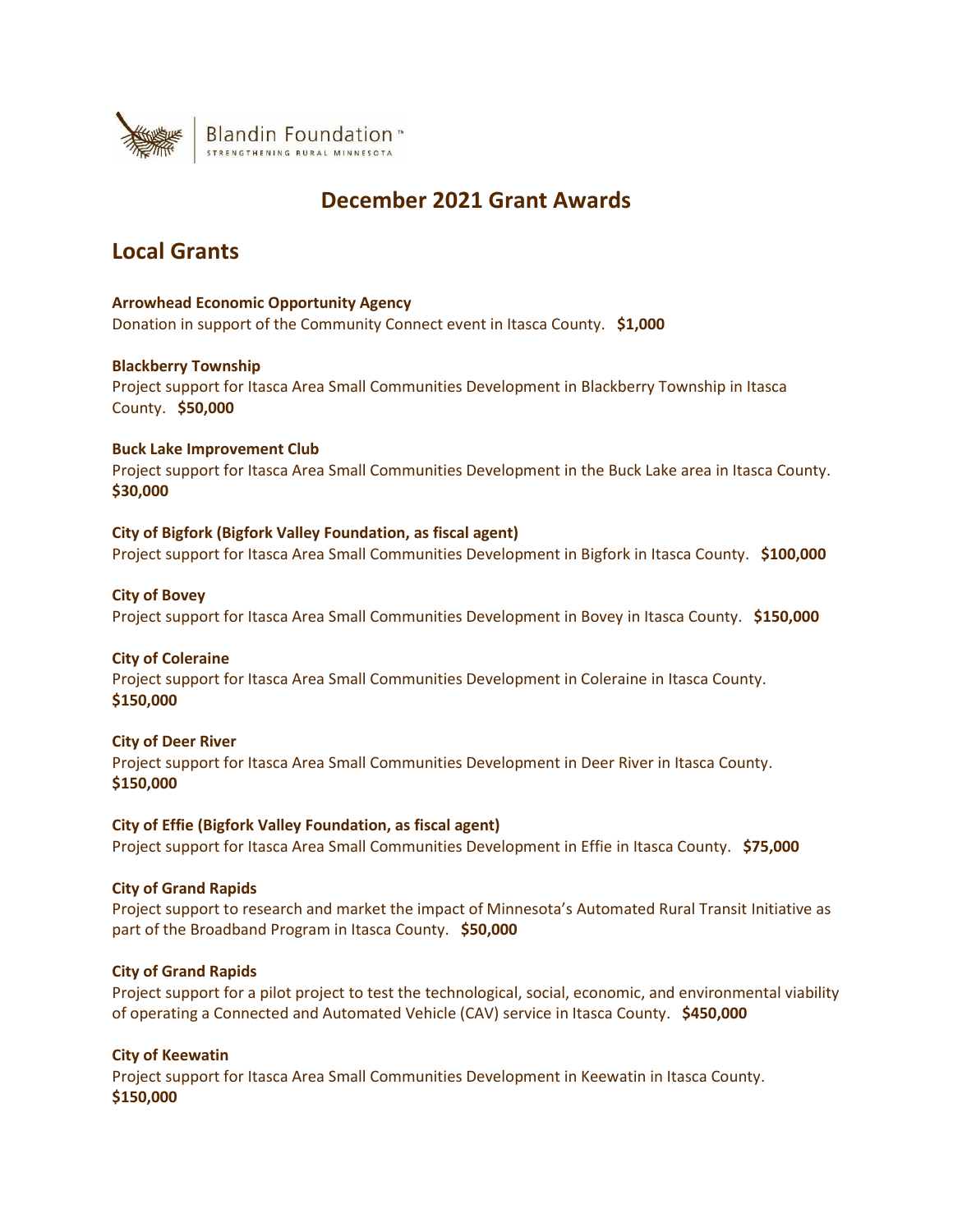## **City of LaPrairie**

Project support for Itasca Area Small Communities Development in LaPrairie in Itasca County. **\$100,000**

## **City of Nashwauk**

Project support for Itasca Area Small Communities Development in Nashwauk in Itasca County. **\$150,000**

### **City of Northome**

Project support for Itasca Area Small Communities Development in Northome in Itasca County. **\$150,000**

### **City of Marble**

Project support for Itasca Area Small Communities Development in Marble in Itasca County. **\$50,000**

## **City of S-Lake**

Project support for Itasca Area Small Communities Development in City of S-Lake in Itasca County. **\$50,000**

#### **ElderCircle**

Donation in support of the 2021 Community Thanksgiving Dinner in Itasca County. **\$1,000**

## **Great Minds Learning Center**

Project support for capacity building to research grant resources for financial sustainability in the Itasca Area. **\$4,800**

#### **Harris Township**

Project support for Itasca Area Small Communities Development in Harris Township in Itasca County. **\$100,000**

#### **Itasca Economic Development Corporation**

Project support to promote an Innovation Center to provide education and training to area students and community members as part of the Broadband Program in Itasca County. **\$10,000**

#### **Marcell Township (Bigfork Valley Foundation, as fiscal agent)**

Project support for Itasca Area Small Communities Development in Marcell Township in Itasca County. **\$50,000**

## **Nashwauk Township**

Project support for Itasca Area Small Communities Development in Nashwauk Township in Itasca County. **\$40,000**

# **S-Lake Local Indian Council (Grand Rapids Area Community Foundation, as Fiscal Agent)**

Project support for Itasca Area Small Communities Development in the S-Lake Community in Itasca County. **\$150,000**

### **Trout Lake Township**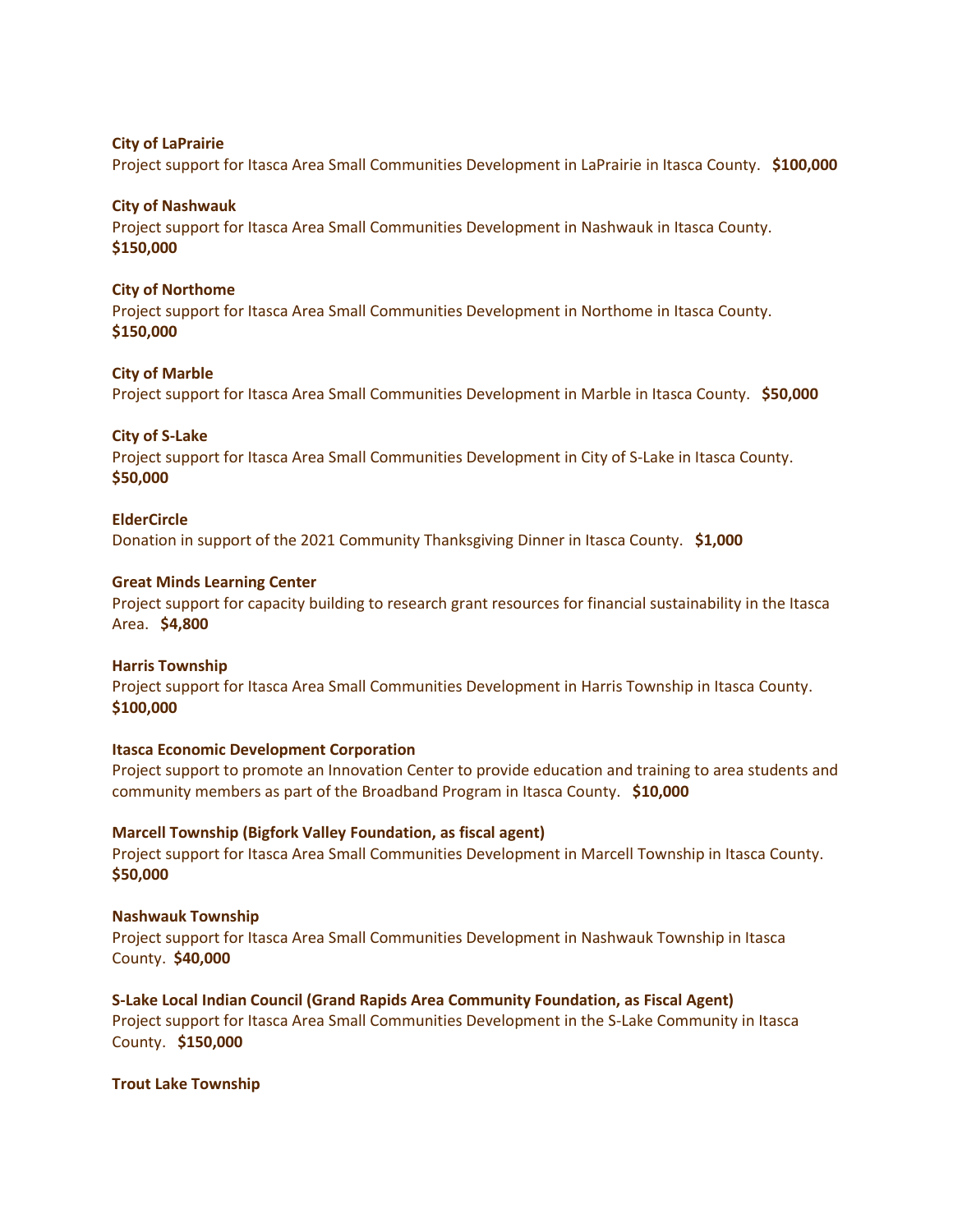Project support for Itasca Area Small Communities Development in Trout Lake Township in Itasca County. **\$30,000**

# **Rural Minnesota**

# **Area of focus: Expand Opportunity**

## **Duluth Lighthouse for the Blind**

Project support to alleviate social isolation by promoting broadband connectivity and use among rural Arrowhead seniors as part of the Broadband Program in rural Minnesota. **\$50,000**

## **Face it Together Bemidji**

Project support for organizational development and capacity building in rural Minnesota. **\$60,000**

## **Hibbing Dylan Project**

Project support to improve community vitality by upgrading Hibbing's downtown sound system and creating playlists to showcase local musicians as part of the Broadband Program in rural Minnesota. **\$10,400**

## **Kanabec County**

Project support to conduct a broadband feasibility study in Kanabec County as part of the Broadband Program in rural Minnesota. **\$25,000**

## **Minnesota Council on Foundations**

Project support for membership assistance in 2022 in rural Minnesota. **\$23,000**

# **Native Governance Center**

Project support for the *We Are Still Here* Initiative in rural Minnesota. **\$40,000**

## **Upper Midwest Film Office (Northland Foundation, as Fiscal Agent)**

Project support to Northland Foundation as fiscal agent for the Upper Midwest Film Office for capacity building over 18 months in rural Minnesota. **\$100,000**

## **Pine County**

Project support to conduct a broadband feasibility study in Pine County as part of the Broadband Program in rural Minnesota. **\$25,000**

## **Red Lake Band of Chippewa Indians**

Project support for key elements of launching a new Indigenous charter school including curriculum development, board training, and staff/student recruitment in rural Minnesota. **\$50,000**

**United Way of the Brown County Area, Inc.**